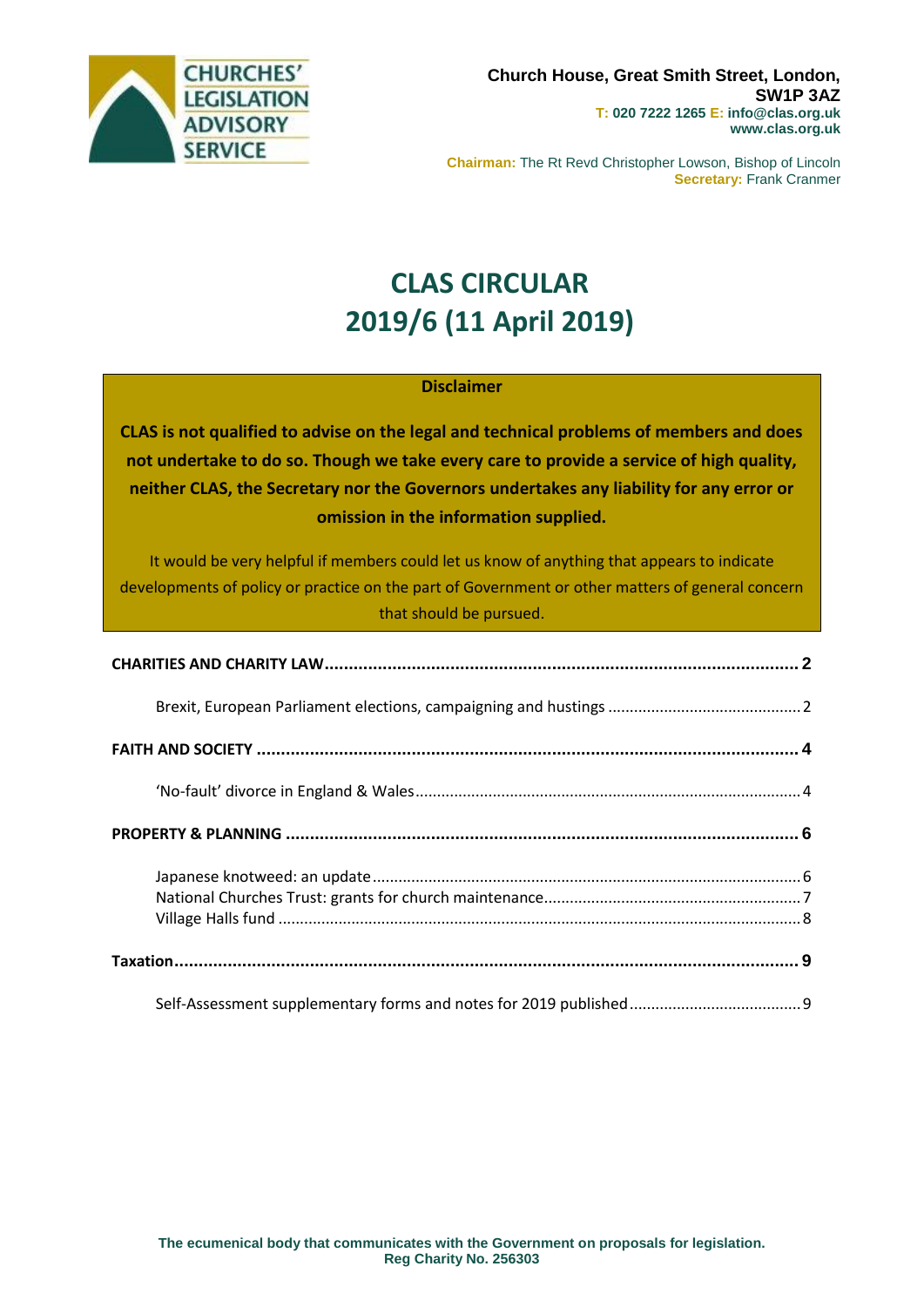### <span id="page-1-0"></span>**CHARITIES AND CHARITY LAW**

#### <span id="page-1-1"></span>**Brexit, European Parliament elections, campaigning and hustings**

**For information and possibly for action**

Late on Wednesday evening, 10 April, the EU Council agreed that the UK should remain as a member state of the EU until 31 October, with the option to leave earlier if the Prime Minister can secure Commons support for the Withdrawal Agreement. Under the extension, the UK will need to hold elections for the European Parliament on 23 May if the Commons does not agree to the Withdrawal Agreement by then – or otherwise leave by 1 June.

The possibility of having to hold elections to the European Parliament has implications for non-partypolitical campaigning by charities and BWB has produced a helpful briefing on the situation. If the UK does participate in the European Parliament elections, there will be a retrospective regulated period under the Political Parties, Elections and Referendums Act 2000 that will apply to the EP elections in relation to any spending by individuals and organisations which could reasonably be regarded as intended to influence voters in relation to the election – and could also apply to a General Election called before 2022. The retrospective regulated period will be backdated to **23 January 2019**.

Importantly, organisations should be aware that *any regulated spending that they incur in relation to the prospective EU elections will also count towards their regulated spending limits for any General Election called during the next year*.

During the regulated period, a detailed framework of rules applies to 'non-party campaigners': organisations and individuals that are not standing for office or putting up candidates but which may be campaigning on issues. In particular, those rules include limits on how much can be spent on most public-facing activities which can '*reasonably be regarded as intended to influence voters to vote for or against political parties or categories of candidates, including political parties or categories of candidates who support or do not support particular policies or issues*': the 'purpose test':

- Individuals and organisations that register with the Electoral Commission will be able to spend just under £200,000 on UK-wide campaign that meets the purpose test ahead of the European elections; and
- For those who do not or cannot register with the Electoral Commission (broadly, only UK based organisations and individuals on a UK electoral register can do so), they will be able to spend just £20,000 across England and £10,000 across Scotland, and Wales.

The regulated spending limit in Northern Ireland is lower for registered campaigners than for unregistered campaigners – it will be £6,750 for a registered campaigner and £10,000 for an unregistered campaigner.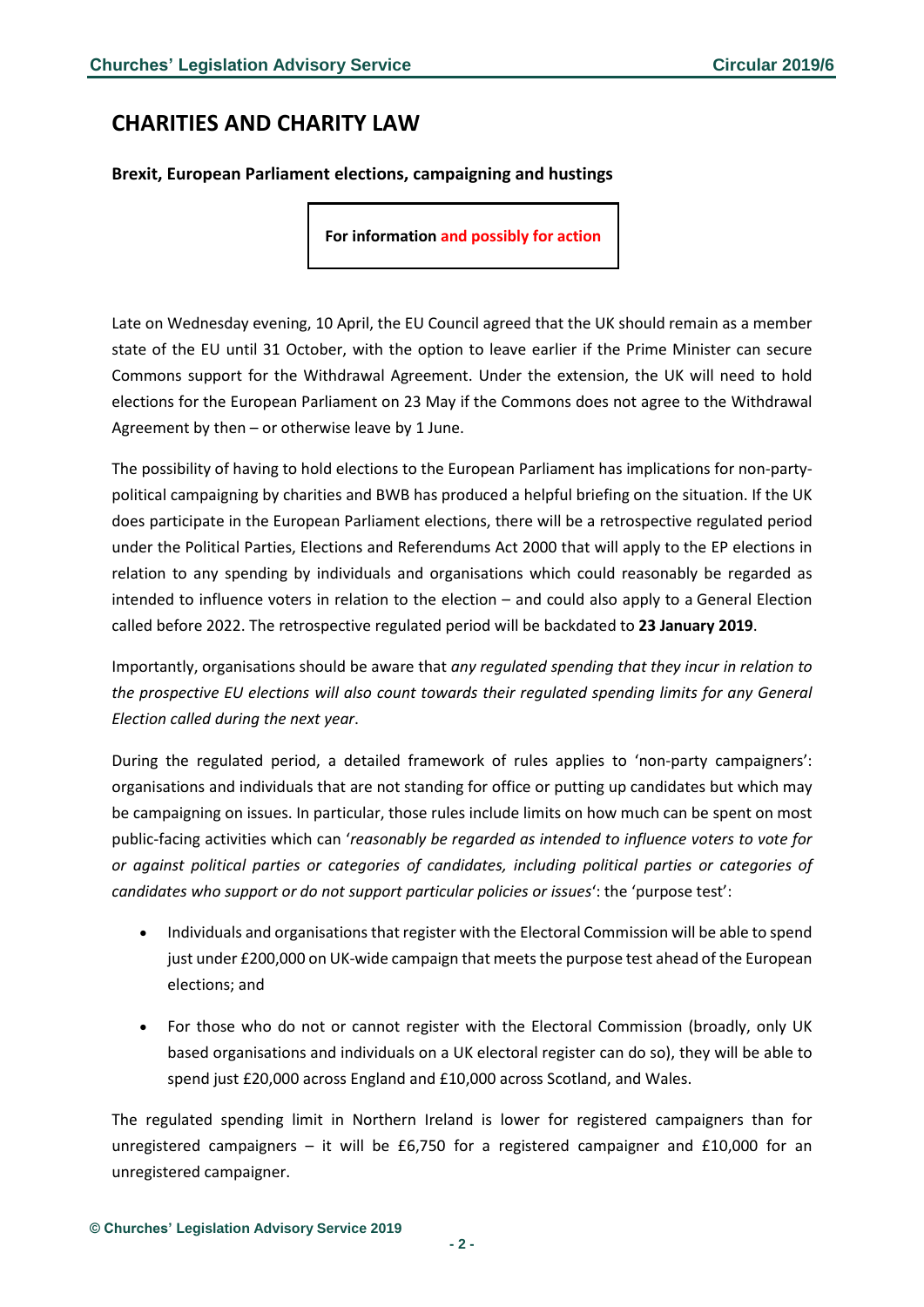In relation to the EP elections, examples of regulated spending might include organisations supporting candidates who support a 'Soft Brexit', revocation of Article 50 or a 'No-deal Brexit':

The detailed briefing from BWB is available [here.](https://dmtrk.net/1Y95-6853X-EQ22GV-3JTZ9C-1/c.aspx) The Electoral Commission's guidance can be found [here](https://www.electoralcommission.org.uk/i-am-a/candidate-or-agent/european-parliamentary-elections) (and specific guidance for Northern Ireland [here\)](https://www.electoralcommission.org.uk/i-am-a/candidate-or-agent/european-parliamentary-elections-northern-ireland).

[Source: BWB – 9 April]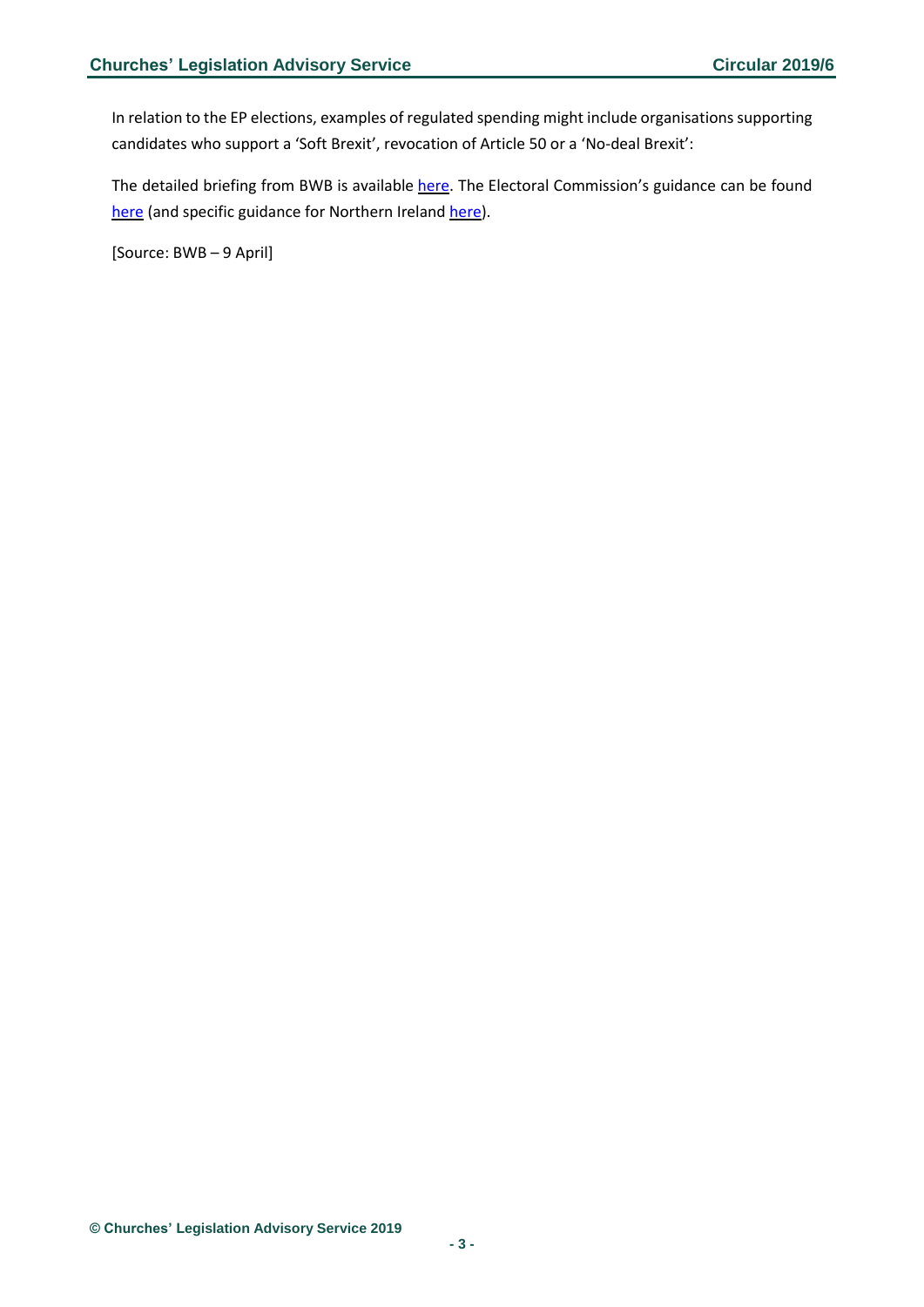### <span id="page-3-0"></span>**FAITH AND SOCIETY**

<span id="page-3-1"></span>**'No-fault' divorce in England & Wales**

**For information**

The Secretary of State for Justice has [announced](https://www.gov.uk/government/news/new-divorce-law-to-end-the-blame-game) that the Government will legislate to introduce 'nofault' divorce in England and Wales. The move comes after responses to the recent consultation on *[Reducing Family Conflict: reform of the legal requirements for divorce](https://consult.justice.gov.uk/digital-communications/reform-of-the-legal-requirements-for-divorce/)* revealed general support for reform. The proposals follow the Supreme Court's judgment in *Owens v Owens* [\[2018\] UKSC 41,](https://www.supremecourt.uk/cases/docs/uksc-2017-0077-judgment.pdf) in which the Court unanimously rejected the wife's appeal in a contested divorce on grounds of unreasonable behaviour at which the husband contended that the marriage had not, in fact, broken down irretrievably. But the Court did so with obvious reluctance, Lady Hale PSC finding it 'a very troubling case' [46].

Currently, a petitioner for divorce must provide evidence that the marriage has broken down irretrievably on the grounds set out in [s.1\(2\)](http://www.legislation.gov.uk/ukpga/1973/18/section/1) of the Matrimonial Causes Act 1973:

- the other party's adultery;
- the other party's unreasonable behaviour ("that the respondent has behaved in such a way that the petitioner cannot reasonably be expected to live with the respondent");
- desertion;
- two years' separation if the other spouse consents to the divorce; or
- five years' separation if the other spouse does not consent.

The proposals for reform include:

- retaining the irretrievable breakdown of a marriage as the sole ground for divorce;
- replacing the requirement to provide evidence of factual evidence of behaviour or a period of separation with a requirement to provide a statement of irretrievable breakdown;
- retaining the current two-stage legal process of the decree nisi and followed by the decree absolute;
- retaining the option for one party to initiate divorce proceedings but creating the additional option of a joint application for divorce;
- removing the ability to contest a divorce; and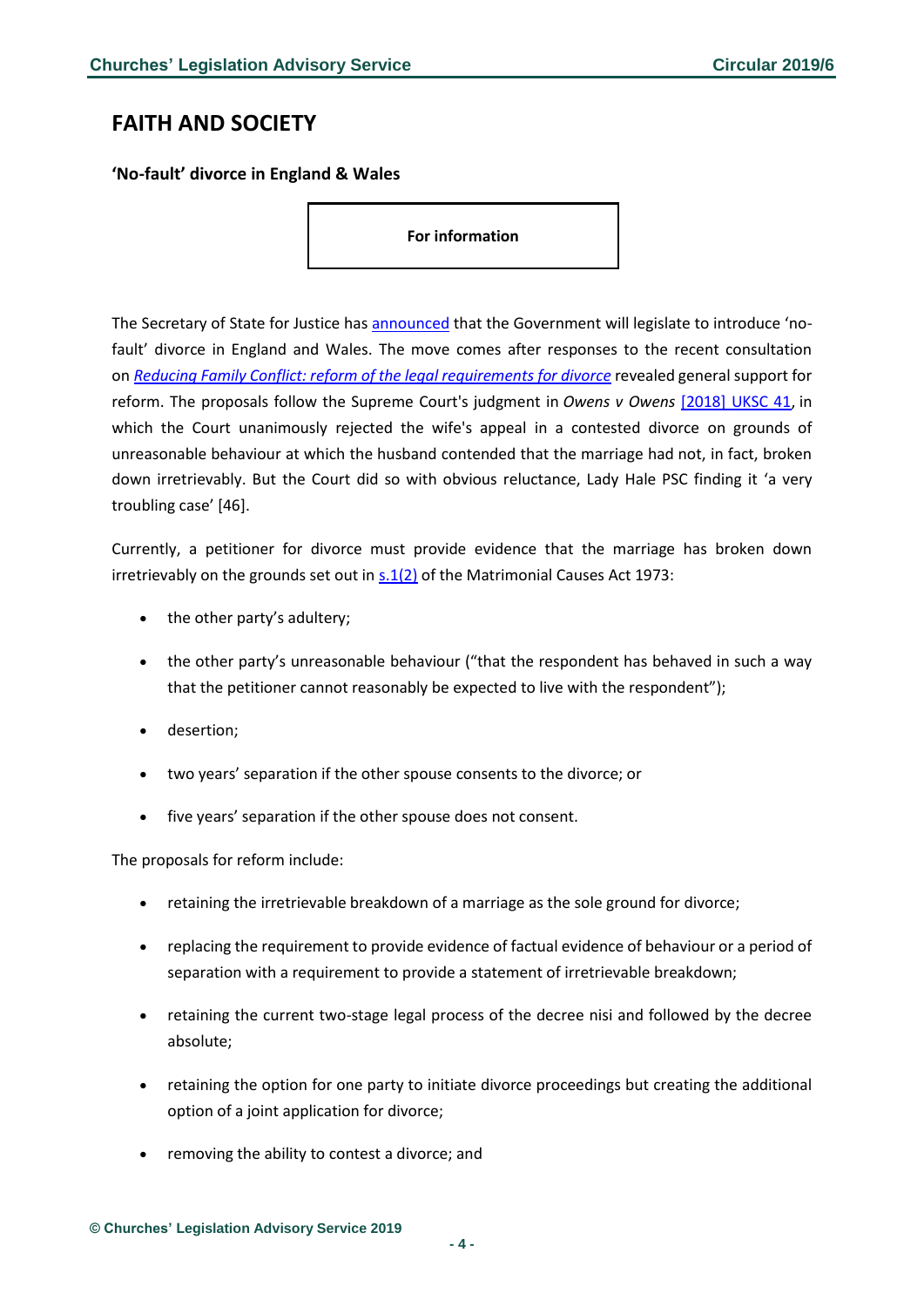• introducing a minimum timeframe of 6 months from petition stage to final divorce: 20 weeks from petition stage to decree nisi; 6 weeks from decree nisi to decree absolute.

The proposed reforms will *not* extend to other areas of matrimonial law such as financial provision. The legislation is expected to be introduced "as soon as Parliamentary time allows". Parallel changes will also be made to the law governing the dissolution of civil partnership, which broadly mirrors that for divorce.

The Government's full response to the consultation is [here.](https://assets.publishing.service.gov.uk/government/uploads/system/uploads/attachment_data/file/793642/reducing-family-conflict-consult-response.pdf)

[Source: Ministry of Justice – 9 April]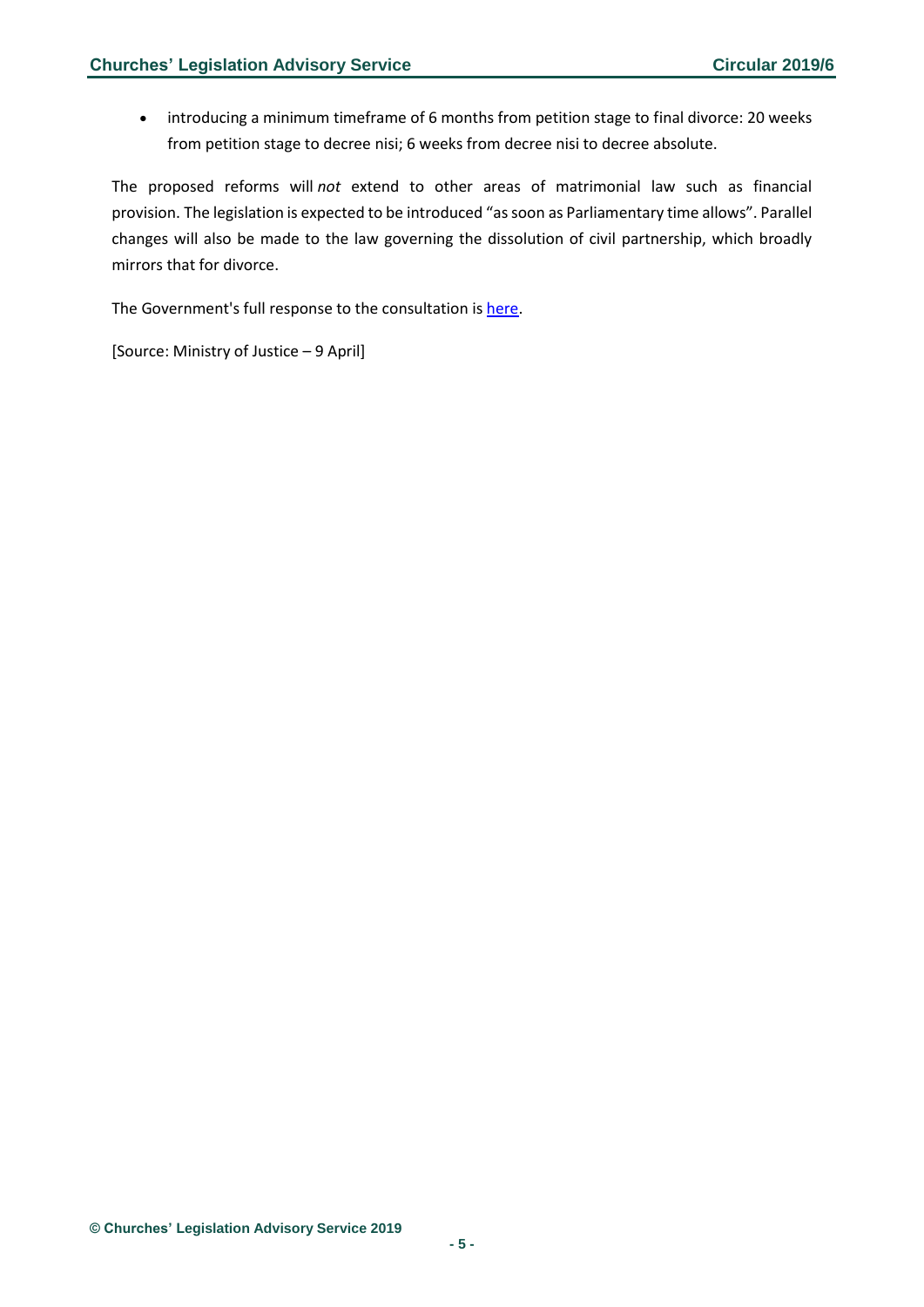### <span id="page-5-0"></span>**PROPERTY & PLANNING**

<span id="page-5-1"></span>**Japanese knotweed: an update**

**For information**

Given that CLAS members own a substantial amount of land and some of it is almost bound to be *infested with Japanese Knotweed, some of you may be interested in the following.*

The Environment Agency has issued a revised Regulatory Position Statement (RPS) *[Treatment](https://www.gov.uk/government/publications/treatment-and-disposal-of-invasive-non-native-plants-rps-178/treatment-and-disposal-of-invasive-non-native-plants-rps-178) and disposal of invasive [non-native](https://www.gov.uk/government/publications/treatment-and-disposal-of-invasive-non-native-plants-rps-178/treatment-and-disposal-of-invasive-non-native-plants-rps-178) plants: RPS 178*.

In England and Wales, the primary statutory provisions are s14(2) and Schedule 9 to the [Wildlife](https://www.legislation.gov.uk/ukpga/1981/69/section/14) and [Countryside](https://www.legislation.gov.uk/ukpga/1981/69/section/14) Act 1981 (WCA). S.14(2) of the 1981 Act establishes an offence of planting 'or *otherwise causing to grow* in the wild' (whatever that might mean) any of the specieslisted in Schedule 9 – which includes knotweed. In Scotland, those provisions been amended by the [Wildlife](https://www.legislation.gov.uk/asp/2011/6/contents) and Natural [Environment](https://www.legislation.gov.uk/asp/2011/6/contents) (Scotland) Act 2011 and subsequent provisions. The Scottish Environment Protection Agency (SEPA) has no statutory duty to control knotweed; however, it does have an alliance with the police and local authorities for enforcement under the WCA in the case of a waste offence.

Local authorities have enforcement powers to require clearance of knotweed under s.215 [Town](https://www.legislation.gov.uk/ukpga/1990/8/section/215) & Country [Planning](https://www.legislation.gov.uk/ukpga/1990/8/section/215) Act 1990 and any failure to comply can lead to prosecution, a fine and remedial costs. A community protection notice under the Anti-social [Behaviour,](https://www.legislation.gov.uk/ukpga/2014/12/contents) Crime and Policing Act [2014](https://www.legislation.gov.uk/ukpga/2014/12/contents) also contains powers that might be used against an occupier failing to clear knotweed.

In addition to the revised RPS, other Government guidance is available:

- *Prevent Japanese knotweed from [spreading,](https://www.gov.uk/guidance/prevent-japanese-knotweed-from-spreading)* which gives information on how to [identify,](https://secure.fera.defra.gov.uk/nonnativespecies/downloadDocument.cfm?id=369) prevent its spread and dispose of it. [Published 30 March 2016, Updated 18 January 2018].
- *Prevent harmful weeds and invasive [non-native](https://www.gov.uk/guidance/prevent-the-spread-of-harmful-invasive-and-non-native-plants) plants spreading*, which provides further guidance, [Published 23 September 2014, Last updated 30 March 2016].

[Source: Environment Agency – 29 March]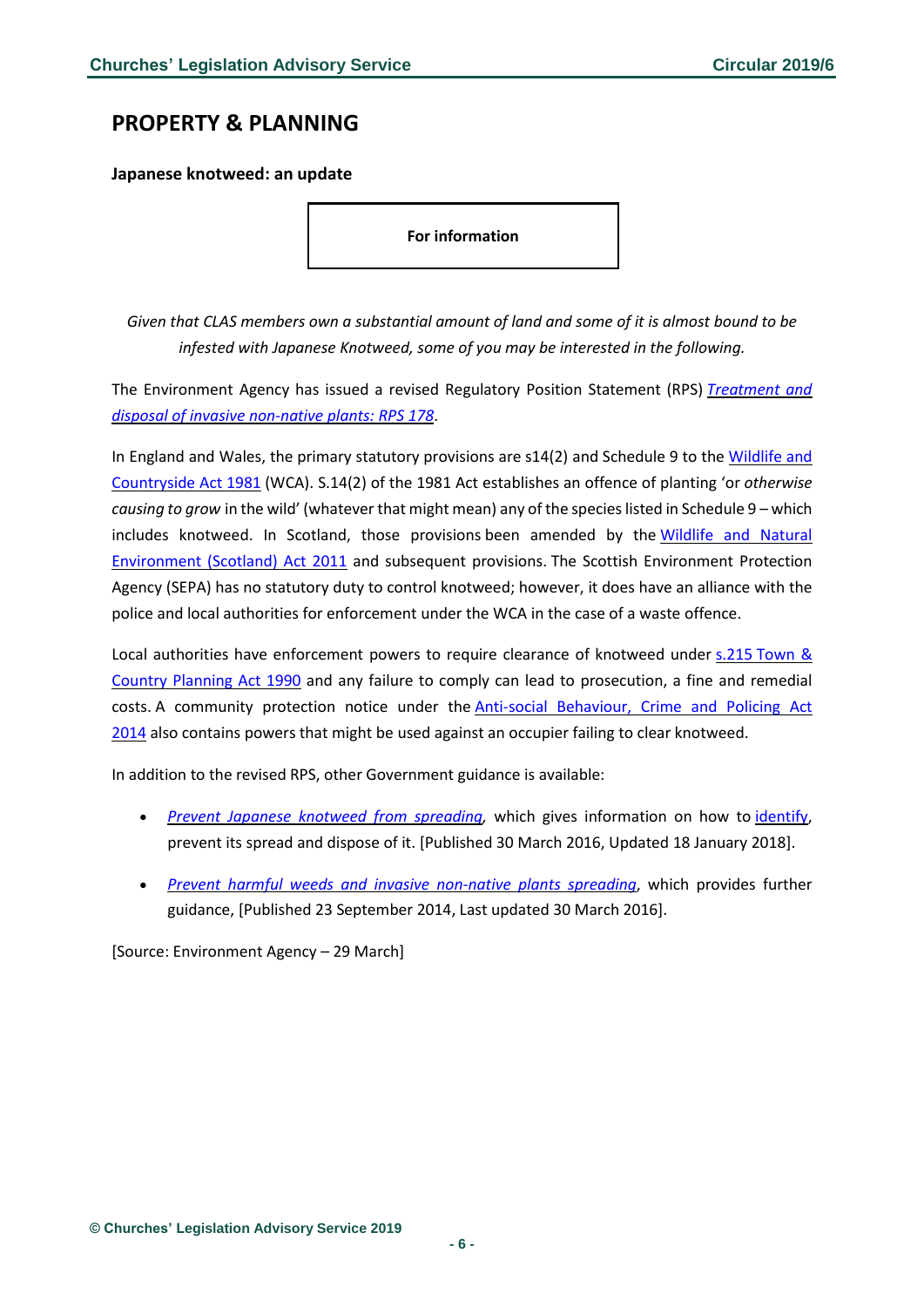#### <span id="page-6-0"></span>**National Churches Trust: grants for church maintenance**

**For information**

### *Historic England has asked us to disseminate the following information on grants from the National Churches Trust.*

**[Foundation](https://www.nationalchurchestrust.org/foundationgrants) Grants**: The Trust makes Foundation Grants to places of worship of all Christian denominations in the UK towards work that addresses urgent maintenance that has been identified as a priority in a recent Quinquennial Inspection Report or survey. The works should be standalone projects costing between £1,000 and £10,000 excluding VAT. Grants range from £500 to £3,000. The **next deadline is 12 May 2019** for a decision in July.

In order to apply, applicants should have two quotes for the work, 50% of funding in place and the necessary permissions (e.g. List B consent, Faculty, Trustee approval or its equivalent) and be able to evidence the urgency for the work. Projects should be led, overseen and supervised by a suitablyqualified architect or surveyor, with conservation accreditation if the building is listed. *The Trust cannot fund work retrospectively,* though work may commence after an application has been submitted.

To date, NCT grants have been used to fund small-scale roof repairs, repointing, drainage, guttering and suchlike. The grants can also be used to fund small investigative works and surveys.

Applications should be made online via the relevant grant programme page [here.](https://www.nationalchurchestrust.org/foundationgrants) Please be sure to read the guidance note before applying. Please contact [grants@nationalchurchstrust.org](mailto:grants@nationalchurchstrust.org) or call 020 7227 1933 to speak to the grants team if you have any questions regarding grant programmes.

In addition, a reminder of the NCT's other grant programmes (see also the website [here\)](https://www.nationalchurchestrust.org/our-grants) and ongoing initiatives.

- [Gateway](https://www.nationalchurchestrust.org/gatewaygrants) Grants are awards of £3,000 to £10,000 to support churches to develop high-quality, well-researched, sustainable projects through the diagnosis of issues affecting the it, by testing the viability of proposed solutions and through developing plans up to RIBA stage 1 in advance of applying to a major church heritage funder. Next deadline **9 May 2019** for a decision in July.
- **[Cornerstone](http://www.nationalchurchestrust.org/cornerstonegrants) Grants** are awards of £10,000 to £50,000 towards urgent and essentialstructural repairs with an estimated cost of at least £100,000 (including VAT and fees) and/or the introduction of kitchens and lavatories costing at least £30,000. Next deadline **1 July 2019** for a decision in November.
- **[MaintenanceBooker](https://www.maintenancebooker.org.uk/)** is a service designed help churches and chapels avoid having to carry out major repairs to their buildings by making it easy to carry out regular maintenance. The service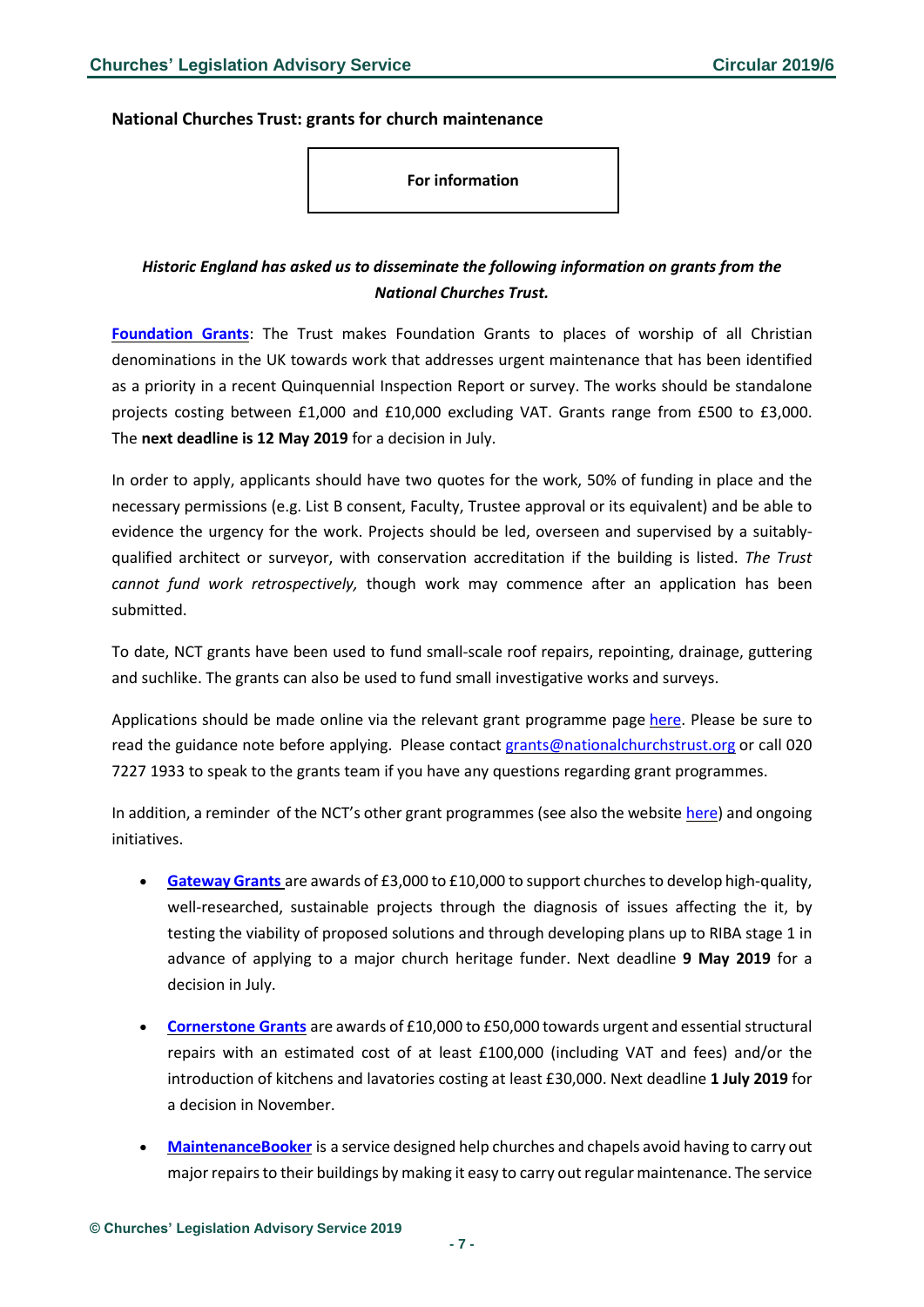is available to churches, chapels and historic buildings across England and Wales and provides an online 'one stop shop' where churches and chapels can book accredited contractors for services including gutter clearance, tree maintenance, lightning protection system inspections and asbestos management services. Small grants are also available towards the costs ofsome services booked via the site. For more information, see [here.](https://www.maintenancebooker.org.uk/support/grants)

• **[ExploreChurches](https://www.explorechurches.org/)** is the programme through which the NCT aims to develop a high-quality resource for visitors and churches. The potential for churches to attract visitors and for visits to be enjoyable and worthwhile is huge; and the NCT would like to include all churches, chapels and meeting houses that are open for visitors, even if this is only during specific hours or on certain days. There is an online form here: [https://www.explorechurches.org/add-your](https://www.explorechurches.org/add-your-church)[church.](https://www.explorechurches.org/add-your-church)

[Source: Historic England – 9 April]

#### <span id="page-7-0"></span>**Village Halls fund**

**For information**

The Government has **launched** its new £3 million fund to improve village halls. Village hall committees are now able to apply for grants of up to £75,000 towards refurbishment and alteration of their buildings, from improvement works on existing facilities through to new meeting rooms. The new funding will cover 20% of the total costs of a project (acting in effect to cover the costs of irrecoverable VAT on renovation costs). Multi-purpose Church Halls and Scout and Guide buildings are also eligible where they are open for the whole community, there is no alternative village hall in situ, they are not single use and they are clearly advertised as multi-purpose. Full details, including eligibility criteria can be foun[d here.](http://acre.org.uk/our-work/village-hall-improvement-grant%20fund)

[Source: DEFRA – 5 April]